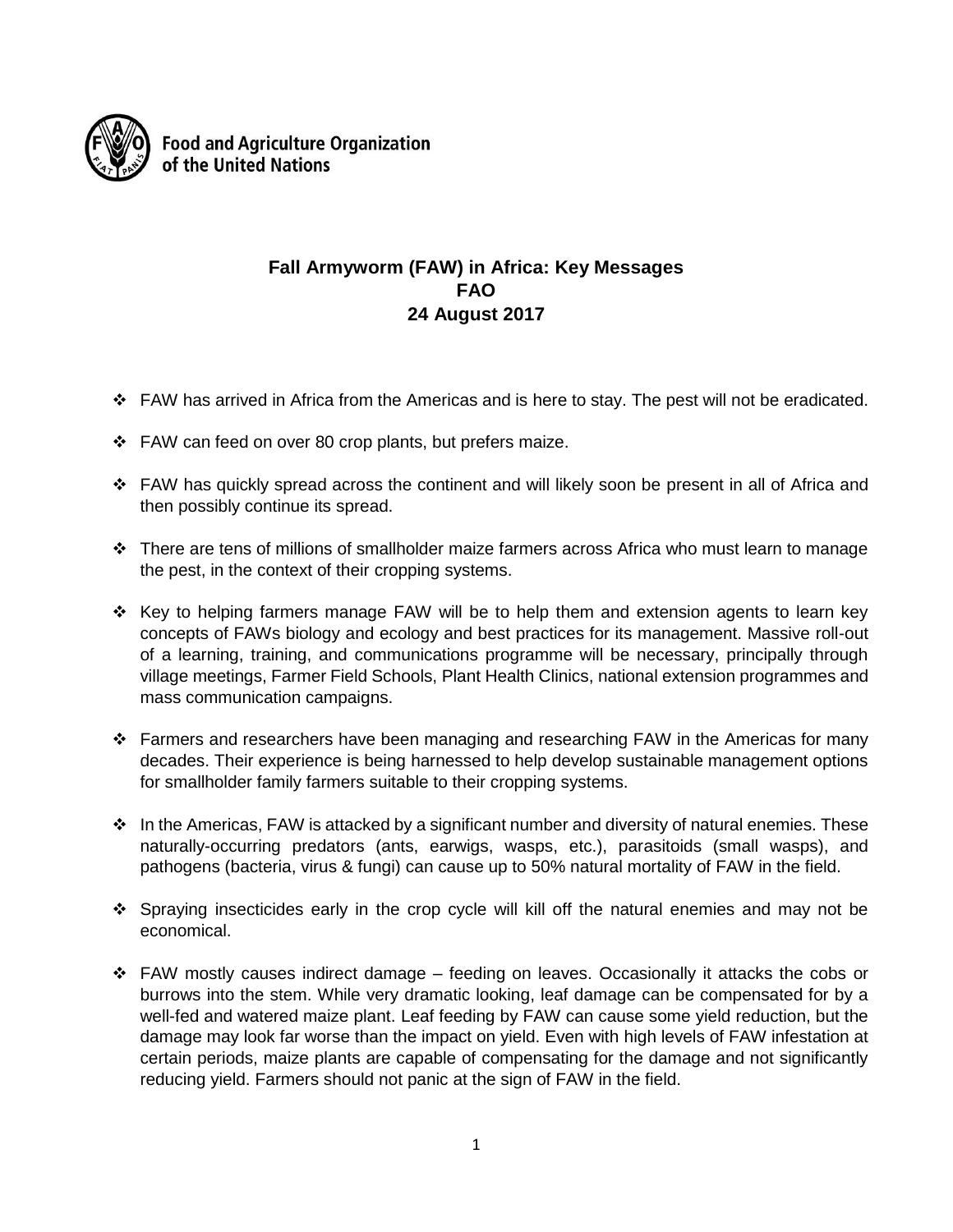- Some pesticides don't work against FAW, because the pest has developed resistance to the pesticides.
- Some pesticides being used against FAW are very toxic to humans and cause environmental contamination.
- Effectiveness of insecticides against FAW also greatly depends on the application technique, dose and formulation. Once the FAW is down in the whorl, the insecticides must reach them there.
- Spraying with backpack sprayers without delivering material directly into the whorl is often ineffective. In addition, farmers in Africa rarely use personal protective equipment due to their cost and lack of adaptation to local conditions, and have little information on the risks of different pesticides.
- $\cdot \cdot$  The vast majority of maize smallholder farmers in Sub-Saharan Africa don't use pesticides in their maize. Farmers consume a part of the maize they produce, and those who sell maize to markets often receive a low price.
- Spraying insecticides several times can dramatically increase the costs of production, making the maize economically unviable.
- Some governments are giving away pesticides to maize farmers to combat FAW. Some of the insecticides are acutely toxic to humans, some have been banned in other countries for health concerns, some are ineffective, and most will destroy natural enemies which can provide natural pest control. This policy may be starting smallholder maize farmers on a pesticide treadmill that may well have negative impacts.
- Botanical insecticides (e.g. neem) and pathogens (virus, bacteria and fungi) can be effective against FAW.
- Some smallholder farmers in the Americas report sprinkling ash, sand or dirt into whorls. Ash and sand may desiccate young larvae. Dirt may contain entomopathogenic nematodes or Nuclear Polyhedrosis Virus (NPV) that can kill FAW larvae.
- Local, small-scale production of the *Trichogramma* egg parasitoid, FAW virus (NPV), and *Bacillus thuringiensis* bacteria (Bt) have shown to be effective in Brazil and Cuba. Cuba has developed local, small-scale production facilities of natural enemies and bio-pesticides.
- Farmers must enter their fields often, be able to identify FAW life stages and damage and natural enemies. Squashing egg masses and young larvae is a very effective tactic for smallholder maize farmers.
- Plant diversity (intercropping other crops with maize, use of varietal mixtures and use of certain species in border-rows) can help to: 1. Reduce oviposition by FAW on maize, and 2. Maintain populations of natural enemies.